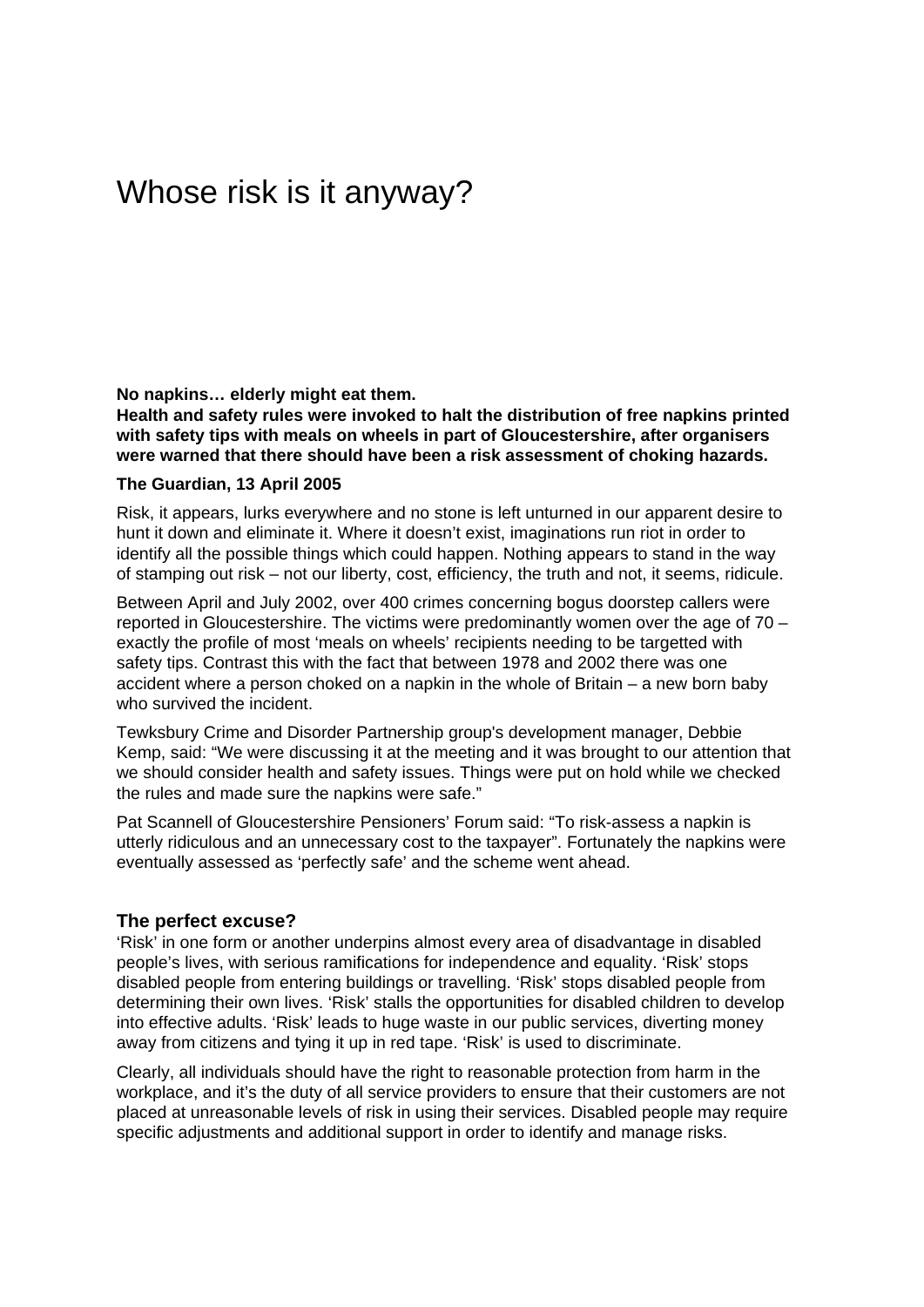The purpose of risk analysis and management is to open up opportunity and to enable progress to be made with greater certainty, and this applies on disability just as much as in other key areas of modern life.

However, for disabled people, the sensible management of risk frequently turns into wholly disproportionate steps to attempt to completely eliminate risk, leading to diminished opportunities across life.

It's time for a grown up debate.

#### **Taking the plunge**

Earlier this year the hardy swimmers of Hampstead, North London, won the right to swim all year round in the swimming ponds of Hampstead Heath. They'd been previously told by the Corporation of London that allowing them to risk the waters during the winter months without a lifeguard present could expose the Corporation to prosecution by the Health and Safety Executive.

But Mr Justice Stanley Burnton declared that this was a misinterpretation of the law. Granting the swimmers permission to swim unsupervised would not, of itself, render the corporation liable to prosecution: "If an adult swimmer, with knowledge of the risks of swimming, chooses to swim unsupervised, the risks he incurs are the result of his decision and not of the permission to swim."

Yet a disabled woman in the North East who made a request to her social services department for a grab rail to support her walk from the garden gate to her front door was turned down by social services on the grounds that installing the grab rail was too risky because she might fall while using it.

In essence, the issues shaping this decision are the same as those which led the Corporation of London to refuse permission for people to swim unsupervised in the Hampstead pond – the fear of legal liability if something goes wrong. In which case – better to take no action at all.

For disabled people, it's not just the way health and safety legislation is interpreted which leads to such restrictions on personal freedom. Disabled people requiring community care services get caught in a mess of risk-averse policy and practice, distancing them further and further from any chance of independence and control over their own lives.

Firstly, legislation governing social care characterises those who require services as 'vulnerable' and effectively questions their competence to exercise sound judgements about risks in their own lives. Secondly, eligibility for services hangs on the extent to which individuals are deemed to be 'at risk'. Thirdly, the law places a 'duty of care' on public authorities in charge of social services to protect the 'vulnerable' from risks. Despite the fact that local authorities are required to assess risks to people's independence if they fail to provide services, the final nail in the coffin comes from the way in which health and safety legislation is interpreted. This is frequently in a manner which completely constrains the way services can be provided in order to protect social services authorities from the risk of litigation, whether such a risk is real or not.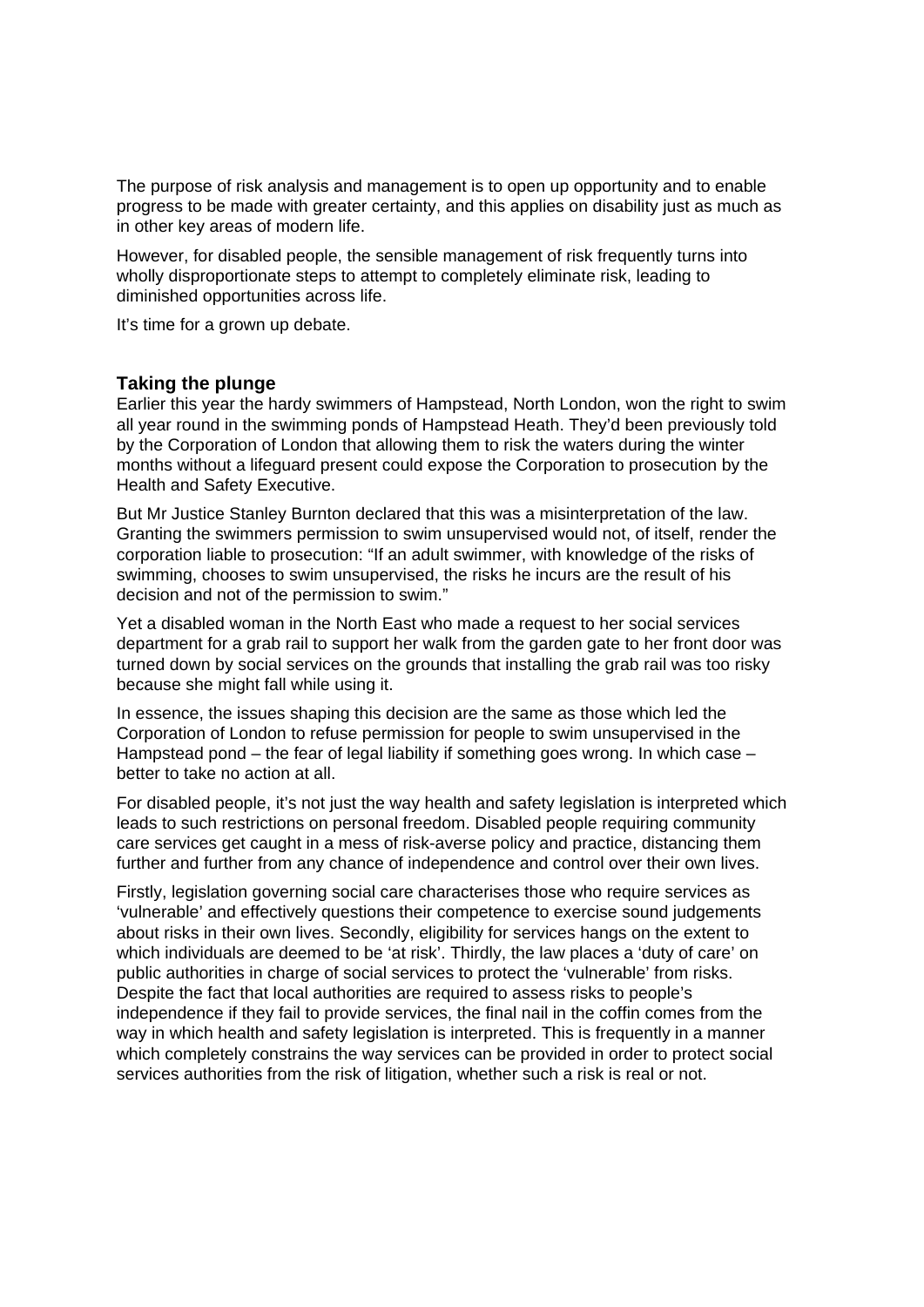The grab rail example shows how the notion of vulnerability, the 'duty of care' and social services' fear of litigation lead to a completely illogical conclusion which denies disabled people independence.

Legislation effectively shifts the burden of managing risk onto public authorities, who, rather than supporting people to manage risk, instead feel compelled to attempt to eliminate all potential risks. In doing so they deny disabled people the chance to lead an independent life – in which a reasonable level of risk is a normal part. Unless this changes, positive developments such as the Disability Discrimination Act, the Human Rights Act and the Mental Capacity Act will continue to be undermined.

Public authorities should value freedom as highly as safety. When disabled people can control their own services, and take risks, the effect can be liberating. To quote Julia Winter, a disabled woman, 'with direct payments you can say "it's a lovely day: let's not worry about the housework, let's go out!" You can be spontaneous. You can live.' (Guardian 14 April 04).

# **Light bulbs and red tape**

In her book 'The Moral State We're in' Julia Neuberger asks how many social workers it takes to change a light bulb. She finds that the answer is four – one to change the light bulb, one to hold the step ladder, one to turn the electricity on and off and one to sit with the client. This ridiculous situation is again borne of averting 'risk'.

The inefficiency involved is obscene, especially in a system where financial shortfall has been used as the reason for charging many disabled people to have their most basic needs met. The comedian Laurence Clarke has calculated that on average disabled people needing assistance to use the toilet pay 98p for the privilege of every visit. If all the money was freed up – which is currently tied up in eliminating what for most of us are everyday levels of risk – the improvement in cost and level of services to disabled people would be incalculable.

Risk to care staff from manual lifting was the reason one woman had slept in a wheelchair for months. Ms Wolstenholme who weighed seven stone stated that when five health officials visited her to decide if they could use slings or hoists to lift her she fell: "I asked them for help. They did not. They watched me crawling on the floor". In a recent speech on risk, the Prime Minister referred to such situations as 'absurd'.

While the issue of regulatory burden has become a major concern to business and the public sector, disabled people continue to face acres of red tape in simply accessing the support and assistance required to lead an ordinary life, sometimes paying for services which, due to the influence of 'risk', fail to deliver.

# **No escape?**

**…and we were left with about 20 people in a variety of situations. Wheelchairs, walkers, crutches, walking-casts…the works…I matched each disabled, elderly or just plain tired office worker to an appropriate group of firemen and sent these groups on down…the last person to leave that glass walled office was a 59 year old Brooklyn grandmother named Josephine Harris…far as we could tell, she'd be**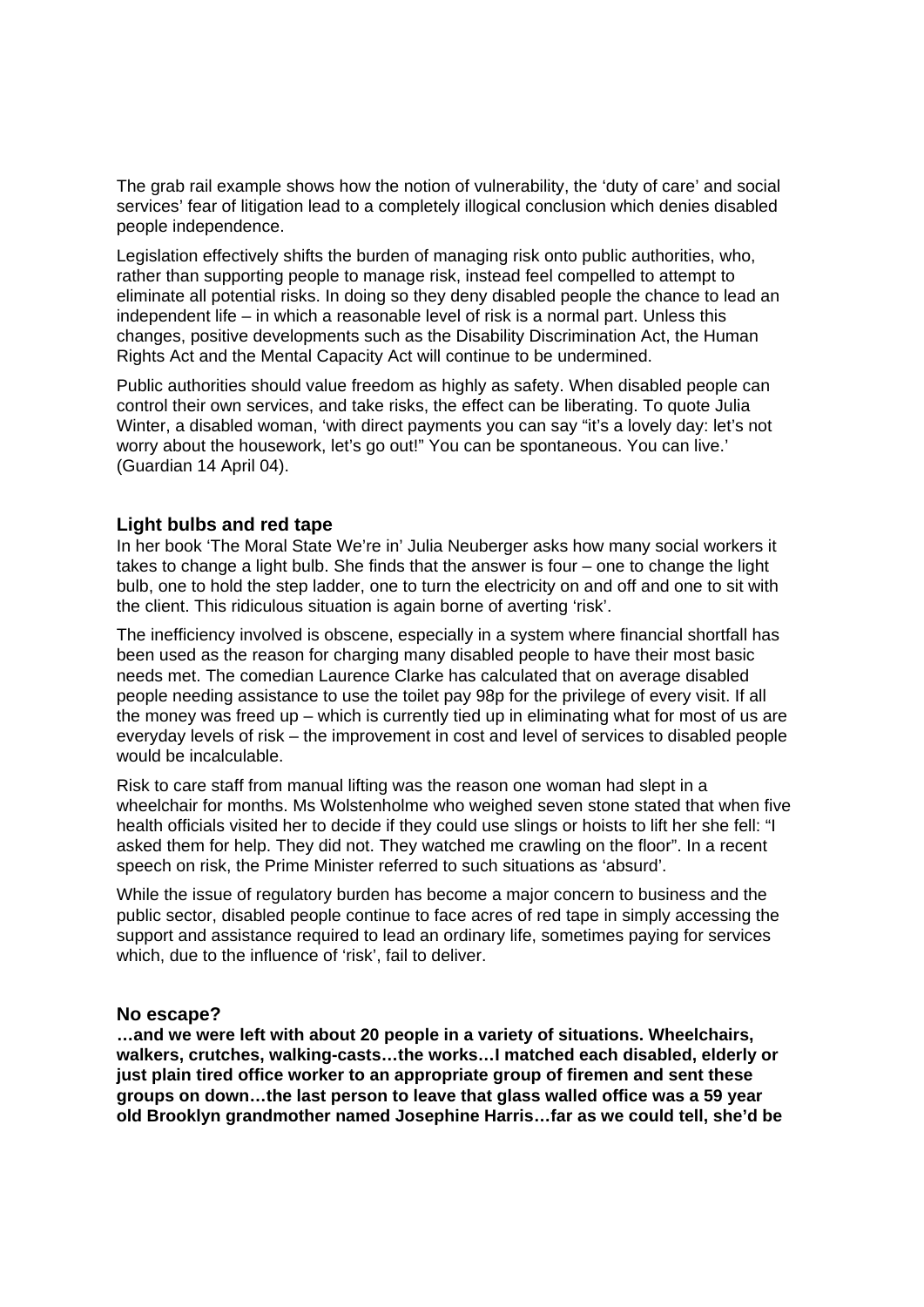# **the last civilian to make it out of that building, and that was something worth celebrating, worth taking good care over those final floors.**

#### **Last Man Down – The fireman's story of September 11, Richard 'Pitch' Picciotto**

A common case made to refuse wheelchair users, people with mobility impairments and blind and partially sighted people access to buildings is that they present a 'fire hazard'. Disabled people are believed to be so impossibly difficult to get out of a building in an emergency, or considered to pose so great a risk to others in such situations, that the answer is frequently to refuse access altogether on 'health and safety' grounds.

Contrast what happened on September 11 with the fact that during the British firefighters' strike of 2002 a significant number of building managers blocked disabled people's access to workplaces and other venues on grounds that they believed the fire service to be wholly responsible for their evacuation – not only discriminatory but a thorough derogation of responsibilities which should be a concern to everyone.

Such interpretations are a perversion of the aims of health and safety legislation and responsibilities. Disabled people are not in themselves a health and safety risk. It's those who characterise disabled people in this way and who fail to comprehend their responsibilities and discharge them effectively who must bear this label.

#### **Risk is a four letter word**

Getting disabled people off incapacity benefit and into work has become one of the top political priorities of our age, yet risk in all its guises continues to thwart this goal.

Between December 1996 and September 2000, of cases of disability discrimination heard by Employment Appeal Tribunals, over half of cases where an employer sought to rely on the defence of justification, health and safety was cited.

It's suggested that this figure represents only the tip of the iceberg and that health and safety operates as a subtext behind many more disability discrimination cases.

The actual reasons are diverse, but include fears of legal liability for harm to disabled individuals from recruiting them, or that individuals are seen as posing a risk to the public or their fellow employees.

For example, in Morgan v London Borough of Islington the applicant for a post as an architectural assistant had asked for a couch in his office so that he could work lying down, this being his chosen method of pain control for a back condition. The employer refused to make the adjustment after receiving medical advice from its occupational health advisor and a consultant orthopaedic surgeon that long periods spent lying down could be detrimental to health. It considered that it would be legally liable for harm resulting from an unsafe system of work.

A common thread running through many cases is the assumptions concerning risks made by employers without any recourse to evidence or consultation with applicants or employees. In the above case, the employer's justification defence succeeded at tribunal, but on appeal the Employment Appeals Tribunal held that the tribunal had been too readily swayed by the employer's fears of legal liability and had failed to pay sufficient attention to whether the reason given was, on the medical evidence before it, a material and substantial one.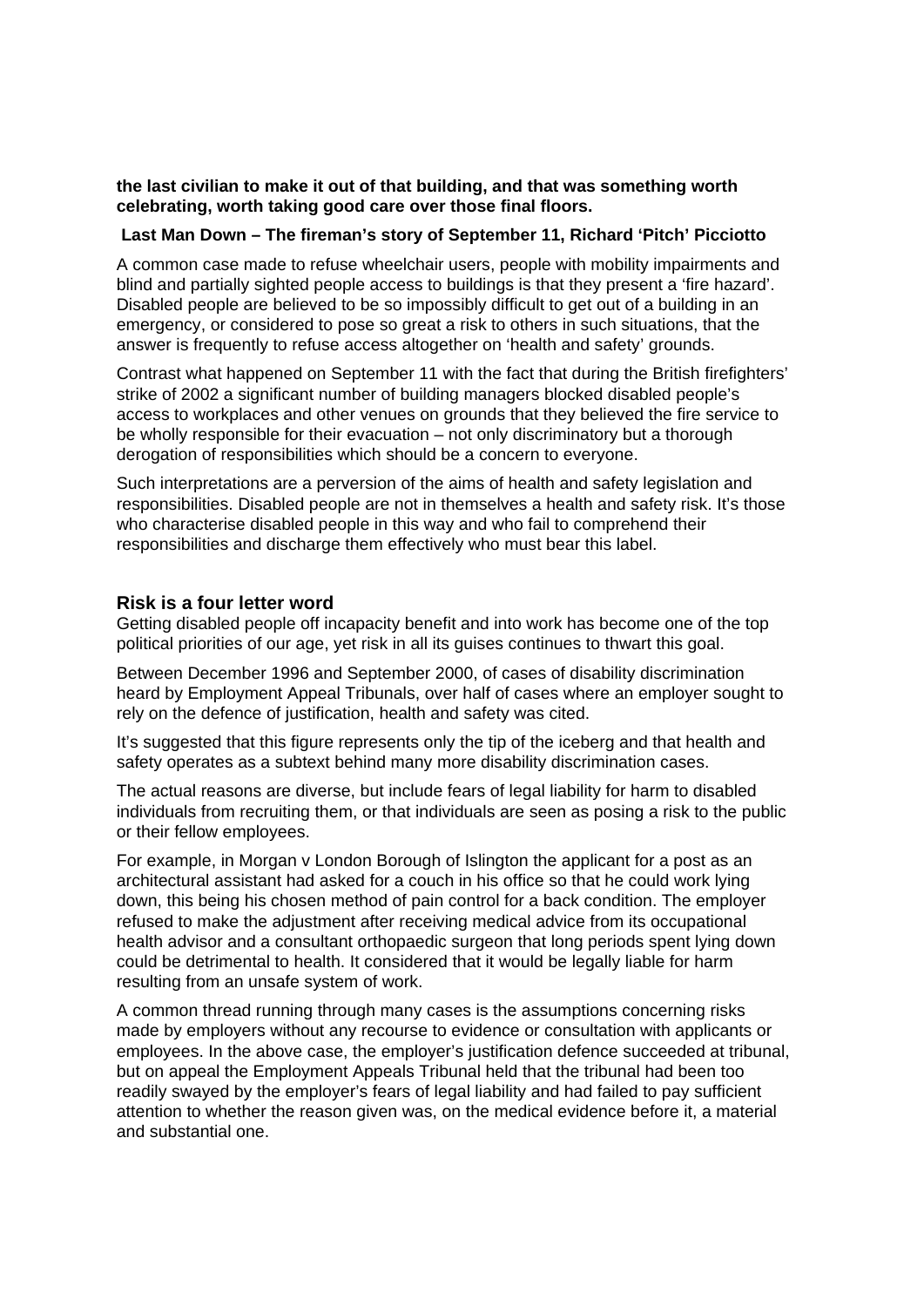As in other areas of life, there is a clear tension between health and safety protectionism on the one hand, and non-discrimination on the other.

## **They need locking away**

Society views disabled people as 'vulnerable'. Conversely, they are also considered to pose a considerable risk to others.For example, a deaf woman was refused entry to a dentistry course on the grounds that she wasn't fit to practice. The reason given was that she would not be able to hear if a patient screamed out in pain.

While the rights of individuals must always be judged in the context of the rights and wellbeing of others, disproportionate action is frequently taken about the risk disabled people are presumed to pose, often denying disabled people equal opportunities, and in some cases human rights. These issues dig deep into society's assumptions and fears about disability.

The British Institute for Brain Injured Children have discovered numerous cases of children with autism and other psychological disorders being targeted with anti-social behaviour orders (ASBOs). These include the case of a 15 year old boy with Asperger's Syndrome who was given an ASBO stating he was not to stare over his neighbour's fence into their garden and one issued to a young person with Tourette's syndrome banning them from swearing in public.

When a woman jogger was stabbed to death in Victoria Park, London in 2003 one commentator wrote 'Police were astonished to find at least 30 care in the community hostels, containing more than 400 ill people close to Victoria Park in Hackney where she was murdered. None of these institutions is secure. This is the legacy of one of the great scandals of modern times: the abject failure of care in the community' (Philip Johnstone, Daily Telegraph 10 December 2003). These comments were made before any arrest, and without any evidence that the murder had been committed by one of the '400 care in the community patients'.

The high profile murder cases reported in the media which involved people with a mental health condition often suggest that 'care in the community' is the problem. The facts tell a different story. The proportion of murders committed by people with mental disorders actually went down steadily over the period of de-institutionalisation – from about 35% in 1957 to 11.5% in 1995 according to Home Office figures. Yet the forthcoming Mental Health Bill is widely anticipated to include measures which will allow the authorities to detain people with mental health problems if they are believed to pose a danger to the public. If we subjected other people to such draconian measures in order to prevent risk there would be a major outcry. Mental health service users can be compulsorily detained for a level of risk of violence which, if it were applied to young men who drink alcohol, would mean thousands of young men detained in advance of committing any crime.

#### **And finally…**

Emma Stevens, from Blackburn, Lancashire, was turned down by the Cats' Protection League as a potential cat owner on the grounds that, being deaf, she would not be able to hear the cat if it was in distress. A spokesperson for the Cats' Protection League said she was well placed to judge as she had experience of working with deaf children. A deaf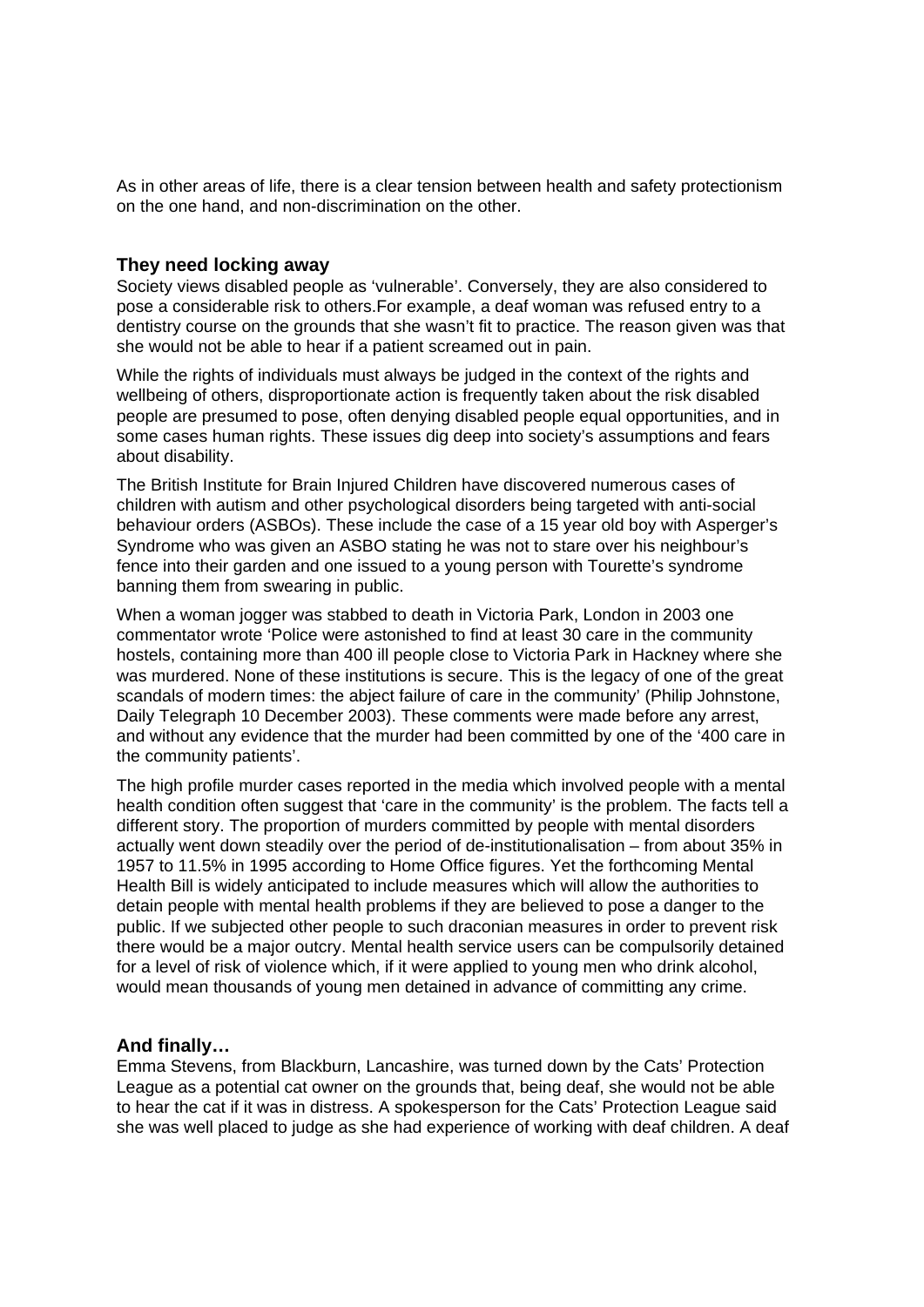person living alone could not look after a cat – 'the cat comes first' (Lancashire Evening Telegraph 24 December 2003).

Last year a Channel ferry operator was alleged to have refused to allow a man with a guide dog to embark because it was concerned the dog would jump overboard. If this risk is real, the suicidal tendencies of guide dogs when near water should be of grave concern to guide dog users worldwide!

Even the 'risk' to animals supersedes the rights of disabled people.

#### **A summary of the key points**

If disabled people are to become equal citizens, then the damage being done in all areas of life by the issue of 'risk' must be challenged.

We must abandon the idea that disabled people are inherently vulnerable and not able, with the right information and support, to manage reasonable risks in their lives. No one is autonomous in their management of risk, and our independence comes from interdependence with others. We all make adjustments in our lives all the time, to manage risk and to balance our aspirations against risks we may choose to take. Care workers can receive effective training in safer lifting – and often disabled people can help the worker lift them in ways that work best. People who are deaf can respond as effectively to alarm systems as anyone else if the alarms include flashing lights rather than only a sound alarm. Public authorities need to think laterally about making simple adjustments like this and to support risk-taking. This is not just because they are required under the Disability Discrimination Act to make adjustments, but because flexibility about taking risks benefits everyone.

The 'duty of care' at the heart of our community care legislation needs to be transformed to a duty to support independence and personal responsibility, part of which will mean accepting that life involves taking risks, and public authorities cannot be held accountable for everything that may go wrong.

Disabled people and their organisations should seek out, highlight and oppose riskaverse policy and practice, in particular where this constrains disabled people's independence and opportunities and where it results in a clear waste of resources. The victory of the Hampstead Pond swimmers should be inspiration to many.

The Health and Safety Executive should continue working with the DRC and disability organisations to actively promote disabled people's equal right to health and safety, coupled with ensuring a proportionate response to health and safety issues which does not lead to disability discrimination.

A sense of proportion must be adopted about the risk posed by disabled people to others, based on fact, not fear. The media in particular must behave more responsibly in its coverage of mental health stories.

The question of 'risk' in all its manifestations is not only stifling disabled people's opportunities, it's acting to create a dysfunctional society in which bogeymen lie in wait around every corner, freedom is conceded in order to protect ourselves from imagined dangers, individuals absolve themselves of responsibility for the risks they take, and blame appears to be everywhere.